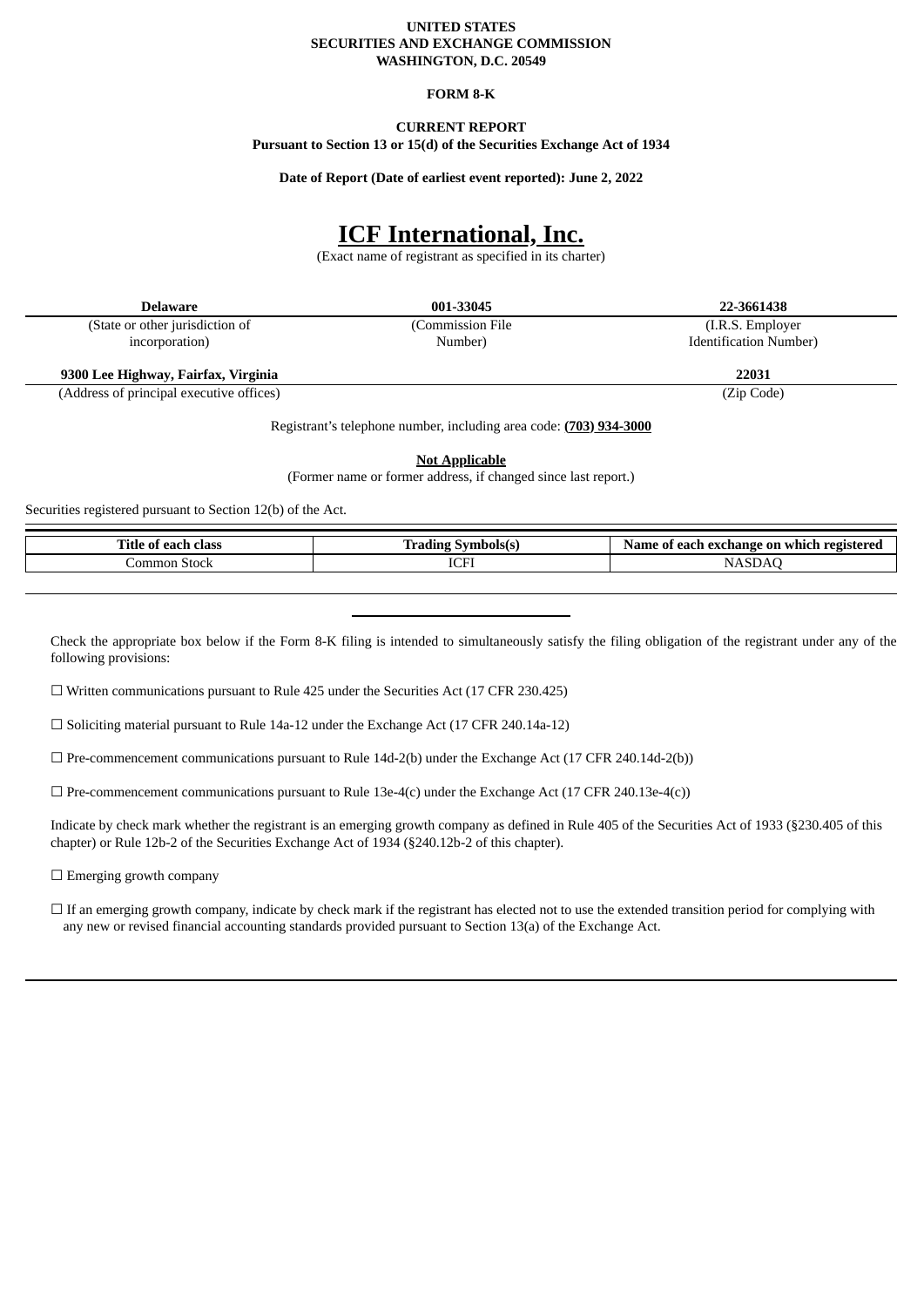### **Item 5.07 Submission of Matters to a Vote of Security Holders**

The 2022 Annual Meeting of Stockholders of ICF International, Inc. (the "Company") was held on Thursday, June 2, 2022.

Set forth below are the matters acted upon by the Company's stockholders at the Annual Meeting, and the final voting results of each such matter.

1. Election of two (2) directors to serve for a term expiring at the Company's annual meeting in 2025:

| <u>Name</u>       | Votes For  | Votes Withheld | Broker Non-Votes | <b>Total</b> |
|-------------------|------------|----------------|------------------|--------------|
| Dr. Srikant Datar | 15.198.481 | 1.031.936      | 1,097,149        | 17,327,566   |
| John Wasson       | 15,615,068 | 615,349        | 1,097,149        | 17,327,566   |

2. Non-binding advisory say on pay vote regarding the Company's overall pay-for-performance named executive officer compensation program ("Say on Pay" vote):

| Votes For  | <u>Votes Against</u> | Abstentions | <b>Broker Non-Votes1</b> | <b>Total</b> |
|------------|----------------------|-------------|--------------------------|--------------|
| 15,695,760 | 499.970              | 34,687      | .097,149                 | 17,327,566   |
|            |                      |             |                          |              |

### 3. Ratification of the selection of Grant Thornton LLP as the Company's independent registered public accounting firm for fiscal year 2022:

| <b>Votes For</b> | <u>Votes Against</u> | Abstentions | Broker Non-Votes1 | <b>Total</b> |
|------------------|----------------------|-------------|-------------------|--------------|
| 16,804,729       | 496.007              | 26,830      |                   | 17,327,566   |
|                  |                      |             |                   |              |

<sup>1</sup> A broker non-vote occurs when a broker, bank or other nominee holding shares for a beneficial owner does not vote on a particular proposal because the nominee does not have discretionary voting power with respect to the item and has not received voting instructions from the beneficial owner of the shares it holds. Broker non-votes are counted when determining whether the necessary quorum of stockholders is present or represented at each annual meeting